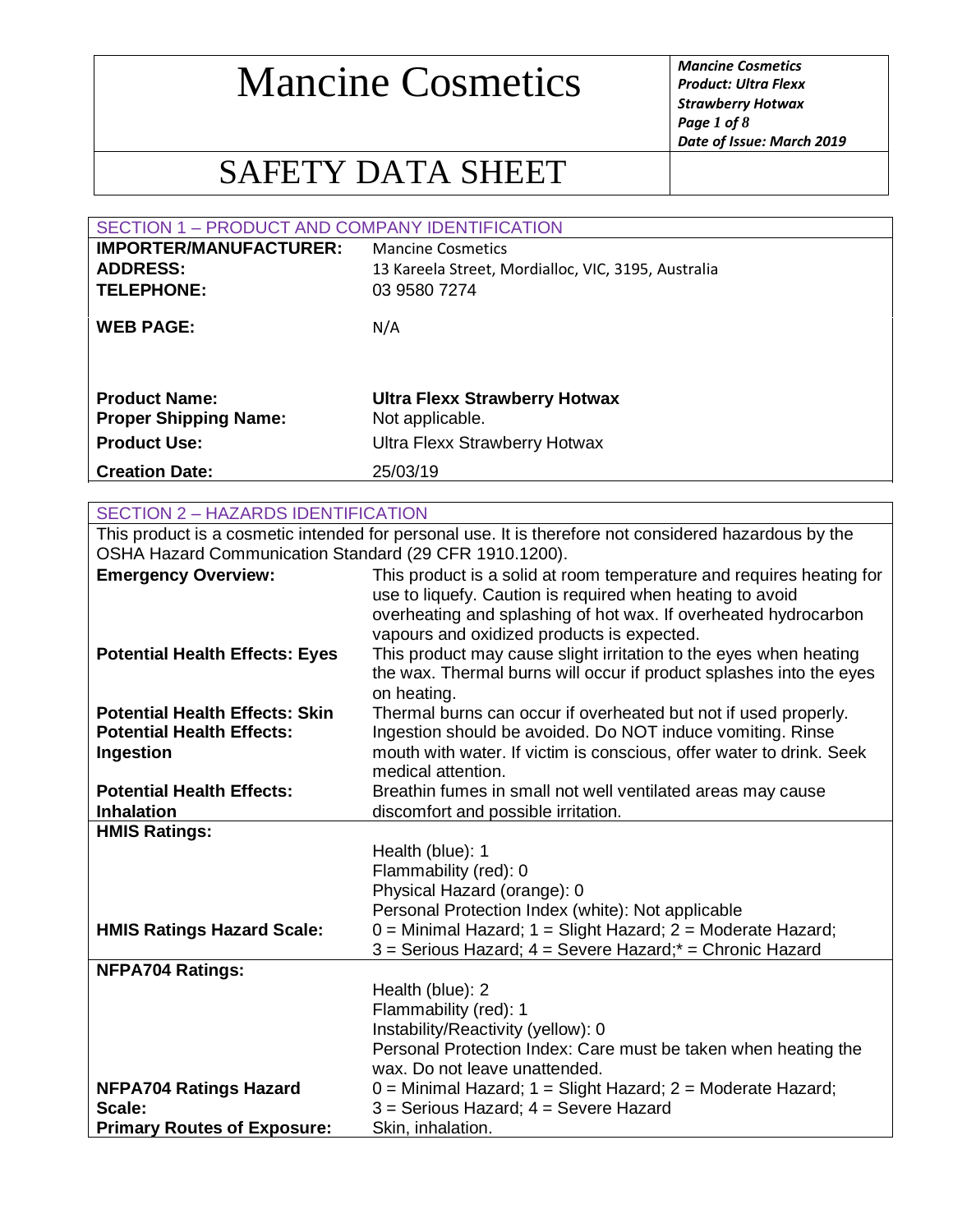*Product: Ultra Flexx Strawberry Hotwax Page 2 of 8 Date of Issue: March 2019*

### SAFETY DATA SHEET

**Potential Environmental** 

Do not dispose of directly into waterways.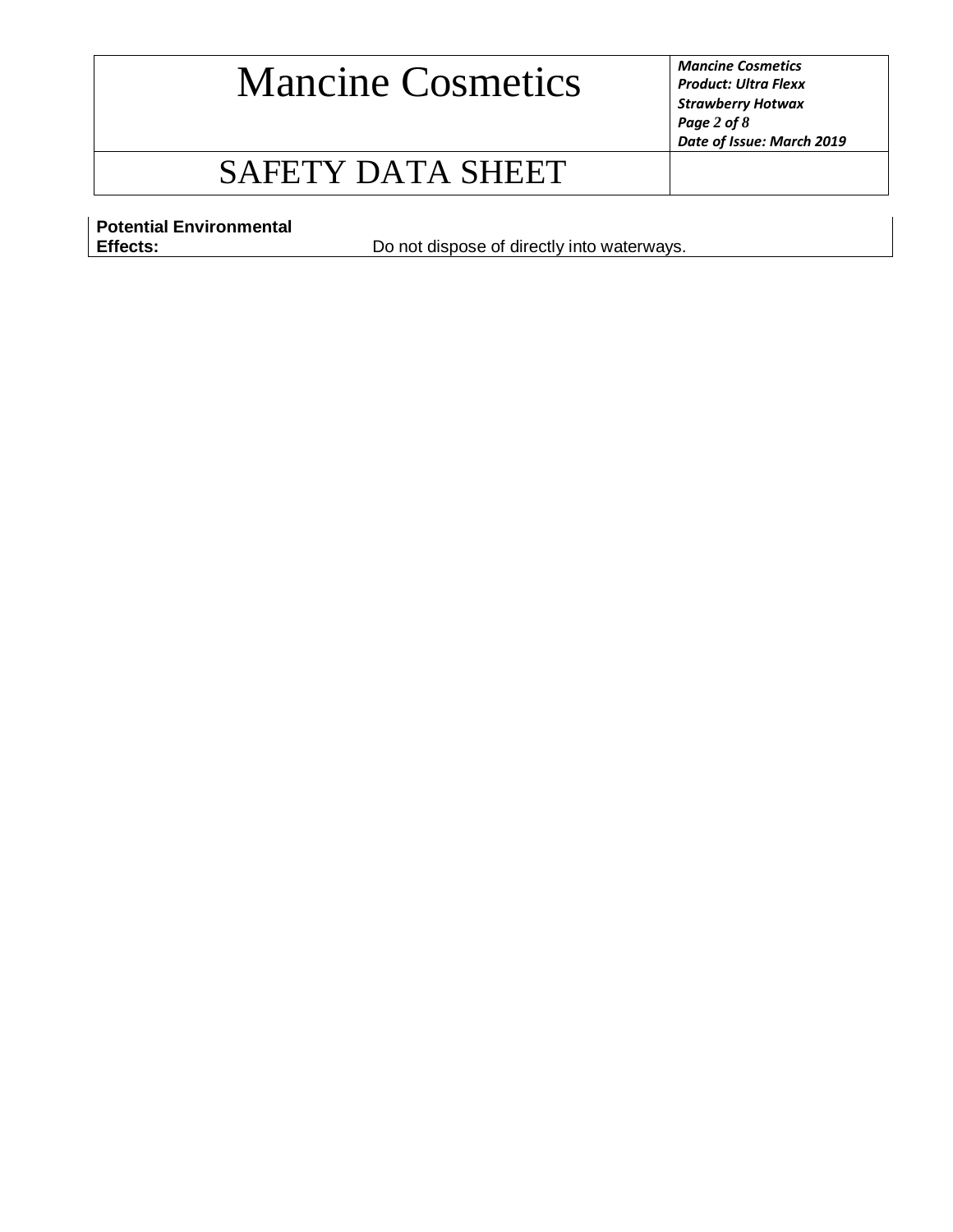*Product: Ultra Flexx Strawberry Hotwax Page 3 of 8 Date of Issue: March 2019*

### SAFETY DATA SHEET

| <b>SECTION 3 - COMPOSITION/INFORMATION ON INGREDIENTS</b>  |                                                                                                                                                                    |                    |
|------------------------------------------------------------|--------------------------------------------------------------------------------------------------------------------------------------------------------------------|--------------------|
| <b>Information on Non-</b><br><b>Hazardous Components:</b> | This product is a cosmetic intended for personal use. It is therefore not<br>considered hazardous by the OSHA Hazard Communication Standard<br>(29 CFR 1910.1200). |                    |
| Ingredients:                                               | <b>CAS Number:</b>                                                                                                                                                 | <b>Proportion:</b> |
| Microcrystalline wax                                       | 63231-60-1                                                                                                                                                         | Proprietary        |
| Hydrogenated Poly(C6-20 Olefin)                            | 69430-35-9                                                                                                                                                         | Proprietary        |
| <b>Titanium Dioxide</b>                                    | 13463-67-7                                                                                                                                                         | Proprietary        |
| Parfum                                                     | N/A                                                                                                                                                                | Proprietary        |
| C <sub>12600</sub>                                         | 85-86-9                                                                                                                                                            | Proprietary        |
| Benzyl Benzoate                                            | 120-51-4                                                                                                                                                           | Proprietary        |
| <b>Total</b>                                               |                                                                                                                                                                    | 100% w/w           |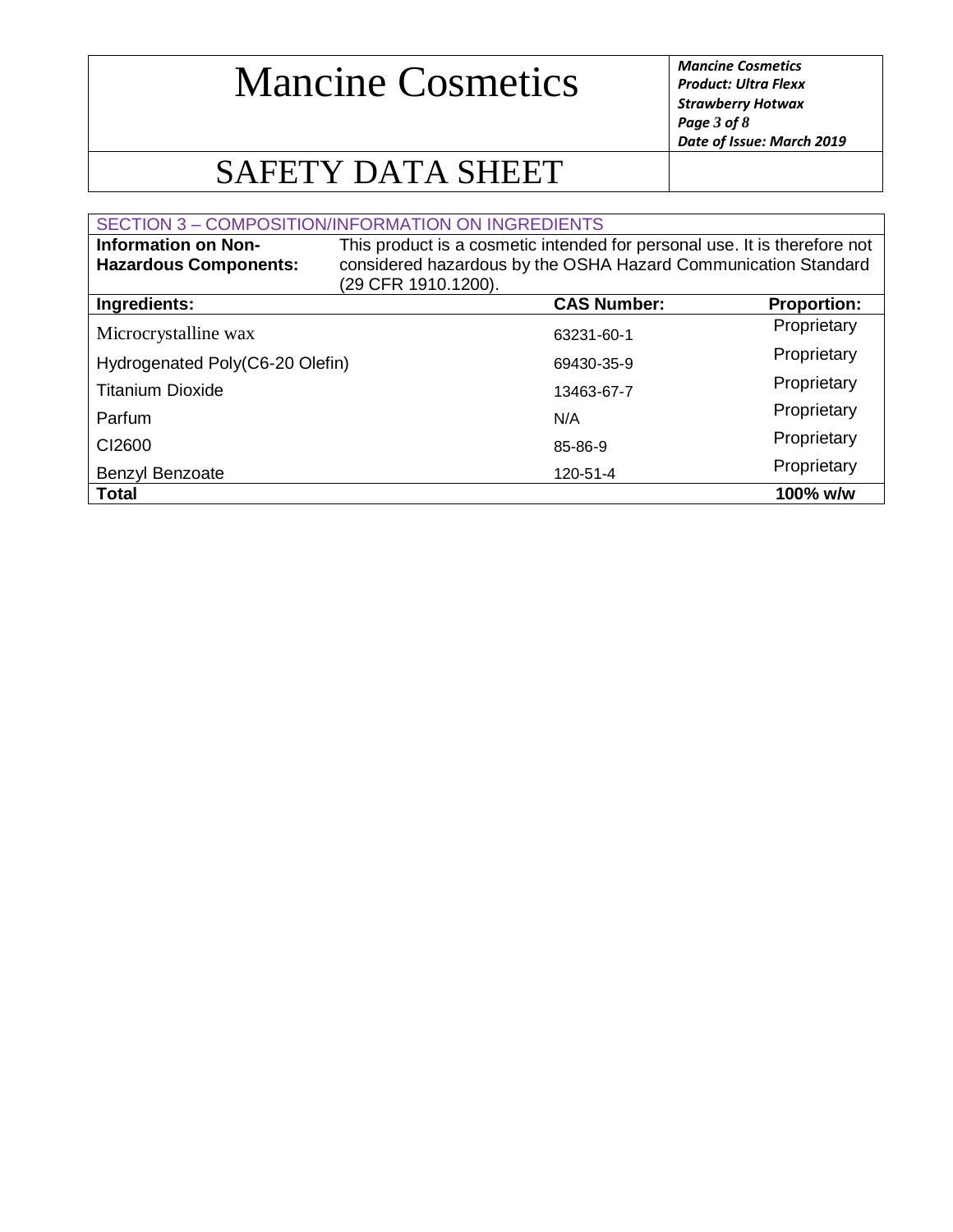*Product: Ultra Flexx Strawberry Hotwax Page 4 of 8 Date of Issue: March 2019*

### SAFETY DATA SHEET

SECTION 4 – FIRST AID MEASURES **First Aid Facilities Required:** Eye wash fountains and a general washing facility should be easily accessible in the immediate work area as well as protective clothing and correct training for using this wax. **Inhalation:** Remove to a well ventilated area. **Skin contact:** If burns occur, flush with water and seek emergency aid. **Eye contact:** Flush thoroughly with water. If irritation develops seek medical attention. **Ingestion (Swallowed):** Avoid ingestion as with all cosmetic products. Do NOT induce vomiting. Rinse mouth with water. If victim is conscious, offer water to drink. Seek medical attention. **Advice to Doctor:** No specific antidote. Treat symptomatically. SECTION 5 – FIRE FIGHTING MEASURES

| SECTION 5 – FIRE FIGHTING MEASURES   |                                                                   |
|--------------------------------------|-------------------------------------------------------------------|
| <b>Flammable Properties:</b>         | Will support a flame above flash point temperature.               |
| <b>Fire Hazards:</b>                 | Produces Carbon Monoxide and Carbon Dioxide on burning.           |
| <b>Flash Point:</b>                  | $< 150^{\circ}$ C                                                 |
| <b>NFPA704 Ratings:</b>              |                                                                   |
|                                      | Health (blue): 1                                                  |
|                                      | Flammability (red): 0                                             |
|                                      | Instability/Reactivity (yellow): 0                                |
|                                      | Personal Protection Index (white): Not applicable                 |
| <b>NFPA704 Ratings Hazard</b>        | $0 =$ Minimal Hazard; $1 =$ Slight Hazard; $2 =$ Moderate Hazard; |
| Scale:                               | 3 = Serious Hazard; 4 = Severe Hazard                             |
| <b>Suitable Extinguishing Media:</b> | Dry chemical, foam, carbon dioxide, do not use direct water.      |
| <b>Products of Combustion:</b>       | Thermal degradation through combustion may produce oxides of      |
|                                      | carbon and/or other toxic gases.                                  |
| <b>Protection of Firefighters:</b>   | No special equipment requirements.                                |

| <b>SECTION 6 - ACCIDENTAL RELEASE MEASURES</b> |                                                                                                                                                                                                                                               |
|------------------------------------------------|-----------------------------------------------------------------------------------------------------------------------------------------------------------------------------------------------------------------------------------------------|
| Spills:                                        |                                                                                                                                                                                                                                               |
| <b>Personal Precautions:</b>                   | In case of spill, avoid slip hazard. Avoid contact with eyes.                                                                                                                                                                                 |
| <b>Environmental Precautions:</b>              | Do not dispose of into waterways.                                                                                                                                                                                                             |
| <b>Methods for Containment:</b>                | Spilt material should be absorbed into dry, inert material (e.g. sand,<br>vermiculite etc.), which then can be put into appropriately labelled<br>drums to dispose of according to country regulation. If molten wait<br>to cool and thicken. |
| <b>Methods for Clean-Up:</b>                   | The wasted material can be disposed of by an approved agent<br>according to local conditions. Treat as combustible waste. Do not<br>flush into waterways.                                                                                     |
| <b>Other information:</b>                      | Material may retain adhesive properties. Treat as thermoplastic.                                                                                                                                                                              |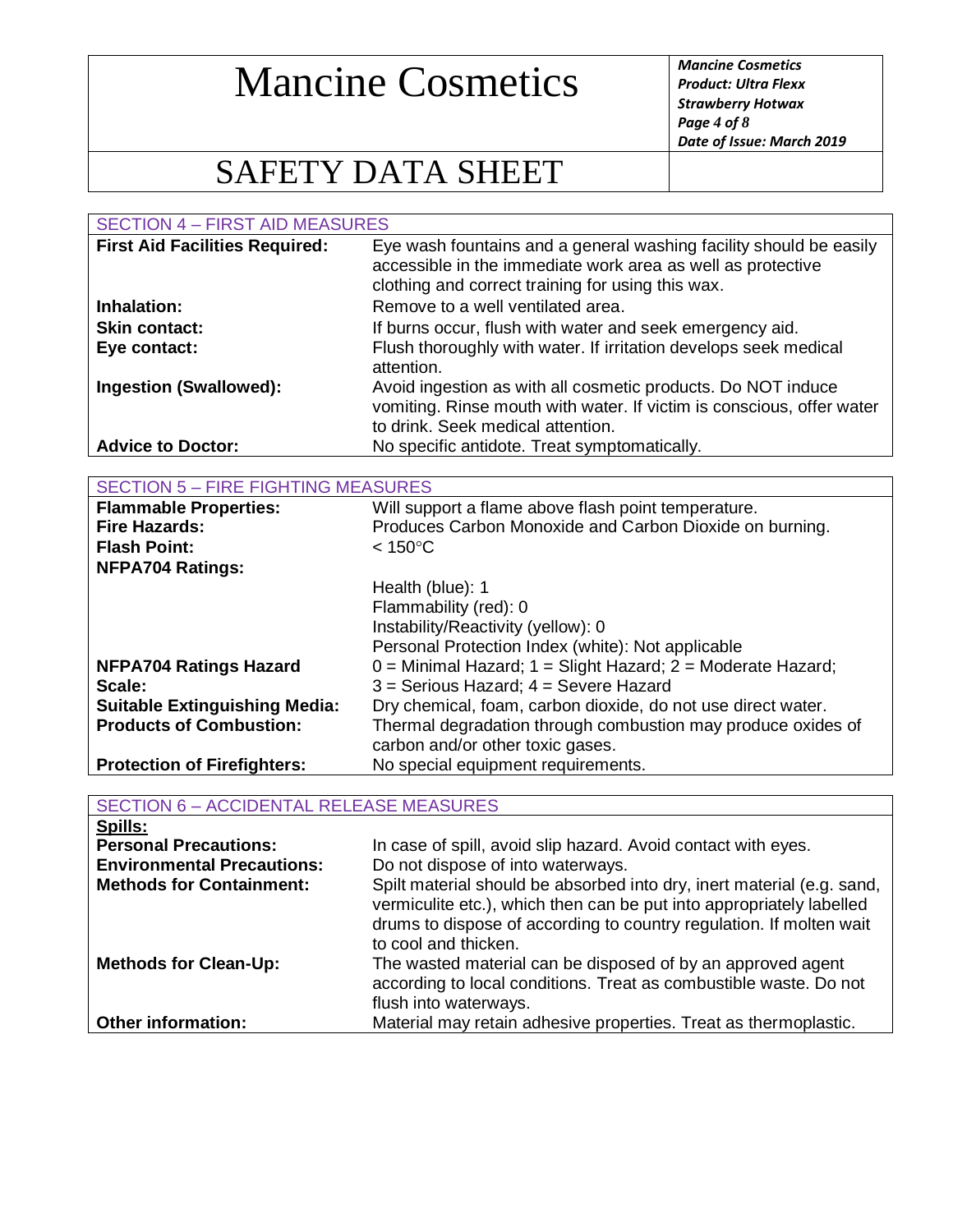*Product: Ultra Flexx Strawberry Hotwax Page 5 of 8 Date of Issue: March 2019*

### SAFETY DATA SHEET

| SECTION 7 - HANDLING AND STORAGE |                                                              |
|----------------------------------|--------------------------------------------------------------|
| Handling:                        | Store in original container. Protect from excessive heat.    |
| Storage:                         | Avoid excessive heat or freezing. Store in a cool, dry area. |
| <b>Flammability:</b>             | Keep away from sources of ignition.                          |

#### SECTION 8 – EXPOSURE CONTROLS/PERSONAL PROTECTION

| <b>Exposure Guidelines:</b>  |                                                                 |
|------------------------------|-----------------------------------------------------------------|
| <b>General Product</b>       |                                                                 |
| Information:                 |                                                                 |
| <b>Exposure Limits:</b>      | <b>OSHA/EPA Occupational Chemical Database Exposure Limits:</b> |
|                              | Permissible Exposure Limit - Time-weighted Average (PEL-        |
|                              | <b>TWA):</b> None established for product.                      |
|                              | TLV/TWA 2mg/m3 for wax; TLV/TWA 5mg/m3 for oil mist             |
|                              | <b>Recommended Exposure Limits:</b>                             |
|                              | Recommended Exposure Limit - Time-weighted Average (REL         |
|                              | <b>TWA):</b> None established for product.                      |
| <b>Engineering Controls:</b> | None required.                                                  |
| <b>Personal Protection:</b>  | General: Obey reasonable safety precautions and practice good   |
|                              | housekeeping. Thermal gloves are recommended and safety         |
|                              | glasses.                                                        |
|                              | Respiratory protective equipment: None required.                |
|                              | Eye/face protection: Avoid eye contact. Safety glasses          |
|                              | Hand protection: Thermal gloves.                                |
|                              | Clothing: None required.                                        |

SECTION 9 – PHYSICAL AND CHEMICAL PROPERTIES

| <b>Physical Description/</b>    |                           |
|---------------------------------|---------------------------|
| <b>Properties:</b>              |                           |
| Appearance:                     | Solid at room temperature |
| Odour:                          | Apparent                  |
| pH:                             | N/A                       |
| <b>Freezing/ Melting Point:</b> | Not available.            |
| <b>Boiling Point/ Range:</b>    | $>200^{\circ}$ C          |
| <b>Flashpoint:</b>              | $<$ 150 $^{\circ}$ C      |
| <b>Evaporation Rate:</b>        | Not available.            |
| <b>Flammability Limits:</b>     | Not available.            |
| <b>Ignition Temperature:</b>    | Not available.            |
| <b>Vapour Pressure:</b>         | Not available.            |
| <b>Vapour Density:</b>          | Not available.            |
| Specific Gravity @ 68°F         | 0.90                      |
| $(20^{\circ}C)$ :               |                           |
| <b>Solubility in Water:</b>     | insoluble                 |
| <b>Other Properties:</b>        |                           |
| <b>Viscosity:</b>               | Not available.            |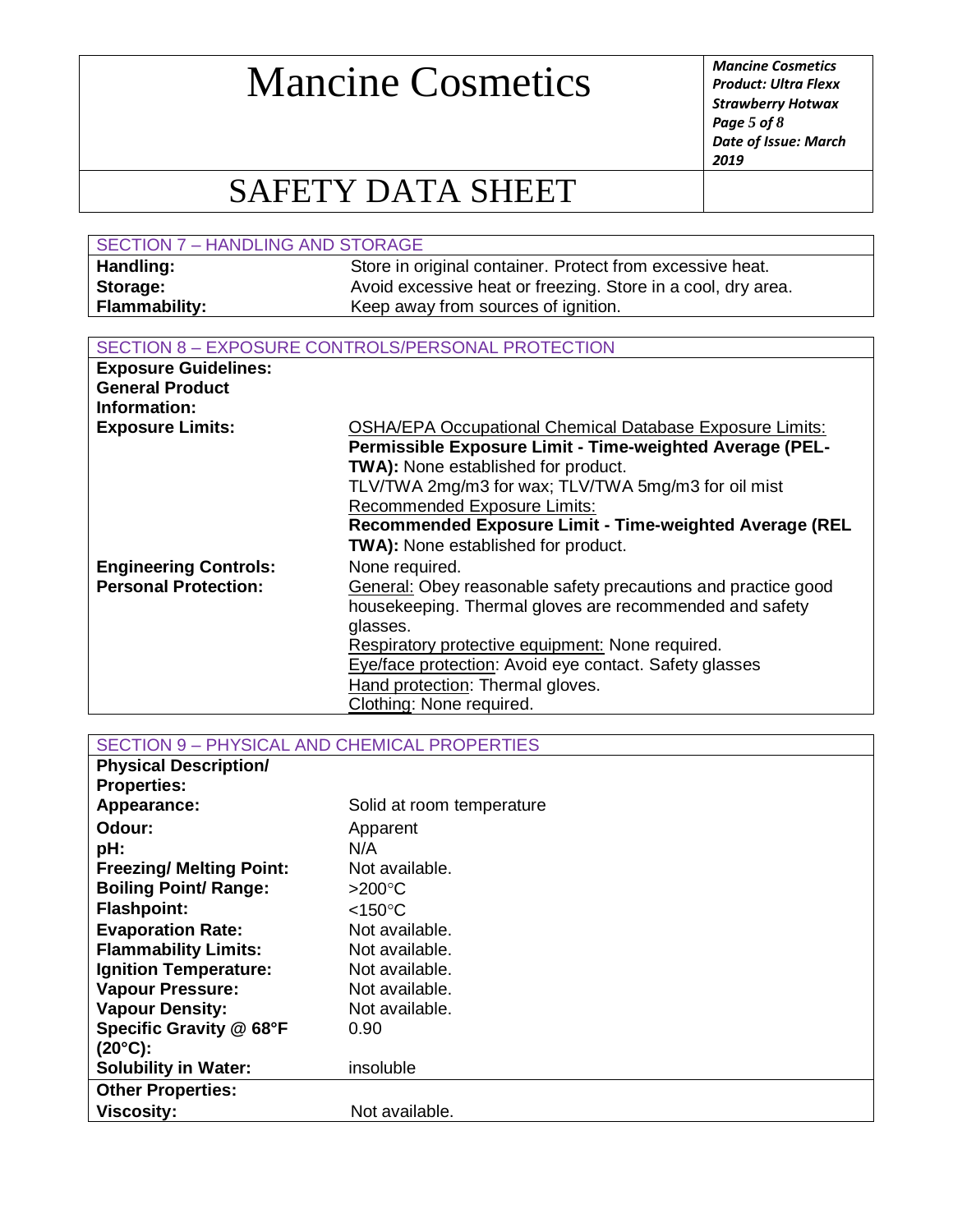*Product: Ultra Flexx Strawberry Hotwax Page 6 of 8 Date of Issue: March 2019*

### SAFETY DATA SHEET

#### SECTION 10 – STABILITY AND REACTIVITY

| <b>Chemical Stability:</b>      | Stable under normal conditions.                              |
|---------------------------------|--------------------------------------------------------------|
| <b>Conditions to Avoid:</b>     | Exess heat, sparks and flames                                |
| <b>Incompatible Materials:</b>  | Strong oxidizing agents and strong alkalis                   |
| <b>Hazardous Decomposition</b>  | Thermal degradation through combustion may produce oxides of |
| <b>Products:</b>                | carbon and/or other toxic gases when burned.                 |
| <b>Possibility of Hazardous</b> | Combustion if burned.                                        |
| <b>Reactions:</b>               |                                                              |

#### SECTION 11 – TOXICOLOGICAL INFORMATION

| <b>Acute Effects:</b>                        |                                                                                                            |
|----------------------------------------------|------------------------------------------------------------------------------------------------------------|
| <b>General Product</b>                       | Not available.                                                                                             |
| Information:                                 |                                                                                                            |
| <b>Oral Toxicity Data LD<sub>50</sub>:</b>   | Not available.                                                                                             |
| <b>Dermal Toxicity Data LD<sub>50</sub>:</b> | Not available.                                                                                             |
| Inhalation:                                  | Not available.                                                                                             |
| <b>Eye Irritation:</b>                       | On basis of ingredients: Contact with product expected to be a<br>minor eye irritant.                      |
| <b>Skin Irritation:</b>                      | Not a skin irritant.                                                                                       |
| Sensitization:                               | Not expected to cause skin or respiratory sensitization. Some users<br>may be sensitive. Patch test first. |
| <b>Chronic Effects:</b>                      |                                                                                                            |
| <b>Carcinogenicity:</b>                      | Not expected to cause carcinogenicity. Not listed by IARC, NIOSH,<br>NTP OR OSHA.                          |
| <b>Mutagenicity:</b>                         | Not expected to cause mutagenicity.                                                                        |
| <b>Reproductive Effects:</b>                 | No data.                                                                                                   |
| <b>Developmental Effects:</b>                | No data.                                                                                                   |

| <b>SECTION 12 - ECOLOGICAL INFORMATION</b> |                           |
|--------------------------------------------|---------------------------|
| <b>Ecotoxicity:</b>                        | No information available. |
| <b>Persistence/Degradability:</b>          | No information available. |
| <b>Bioaccumulation/</b>                    | No information available. |
| <b>Accumulation:</b>                       |                           |
| <b>Mobility in Environment:</b>            | No information available. |

| <b>SECTION 13 - DISPOSAL CONSIDERATIONS</b> |                                                                   |
|---------------------------------------------|-------------------------------------------------------------------|
| <b>US EPA Waste Number &amp;</b>            |                                                                   |
| <b>Descriptions:</b>                        |                                                                   |
| <b>General Product</b>                      | Do not put down waterways.                                        |
| <b>Information</b>                          |                                                                   |
| <b>Component Waste</b>                      | No EPA Hazardous Waste Numbers are applicable for this product's  |
| <b>Numbers:</b>                             | components.                                                       |
| <b>Disposal Instructions</b>                | Dispose of waste material according to Local, State, Federal, and |
|                                             | Provincial Environmental Regulations.                             |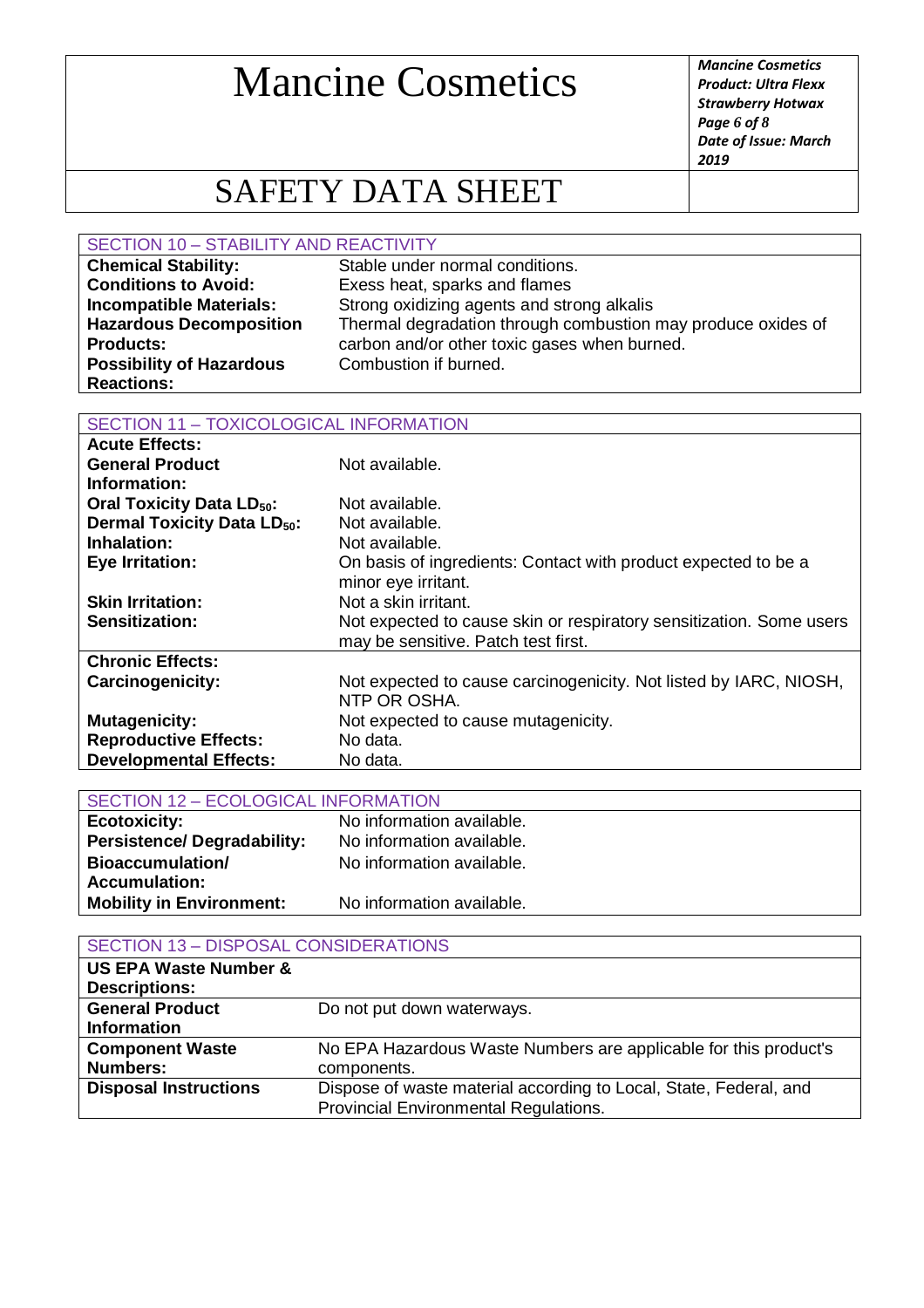*Product: Ultra Flexx Strawberry Hotwax Page 7 of 8 Date of Issue: March 2019*

### SAFETY DATA SHEET

### SECTION 14 – TRANSPORT INFORMATION

| Ground:                       | This product is not regulated as a hazardous material |
|-------------------------------|-------------------------------------------------------|
| <b>Identification Number</b>  | Not applicable.                                       |
| (UN Number):                  |                                                       |
| <b>Hazardous Material</b>     | Not applicable.                                       |
| <b>Description and Proper</b> |                                                       |
| <b>Shipping Name:</b>         |                                                       |
| <b>Hazard class or</b>        | Not applicable.                                       |
| Division:                     |                                                       |
| <b>Packing Group:</b>         | Not applicable.                                       |
|                               |                                                       |

| <b>SECTION 15 - REGULATORY INFORMATION</b> |                                                                                                                                                                                                                                     |  |
|--------------------------------------------|-------------------------------------------------------------------------------------------------------------------------------------------------------------------------------------------------------------------------------------|--|
| <b>US Federal</b><br><b>Regulations:</b>   |                                                                                                                                                                                                                                     |  |
| <b>General Product</b><br>Information:     | The product described in this Safety Data Sheet it is classified as non<br>hazardous according to NOHSC. Not classified as dangerous goods<br>according to the Australian Dangerous Goods Code.<br>Poisons Schedule - not scheduled |  |
| <b>OSHA:</b>                               | Not considered hazardous by the OSHA Hazard Communication<br>Standard (29 CFR 1910.1200).                                                                                                                                           |  |
| <b>Disposal Instructions</b>               | Dispose of waste material according to Local, State, Federal, and<br>Provincial Environmental Regulations.                                                                                                                          |  |